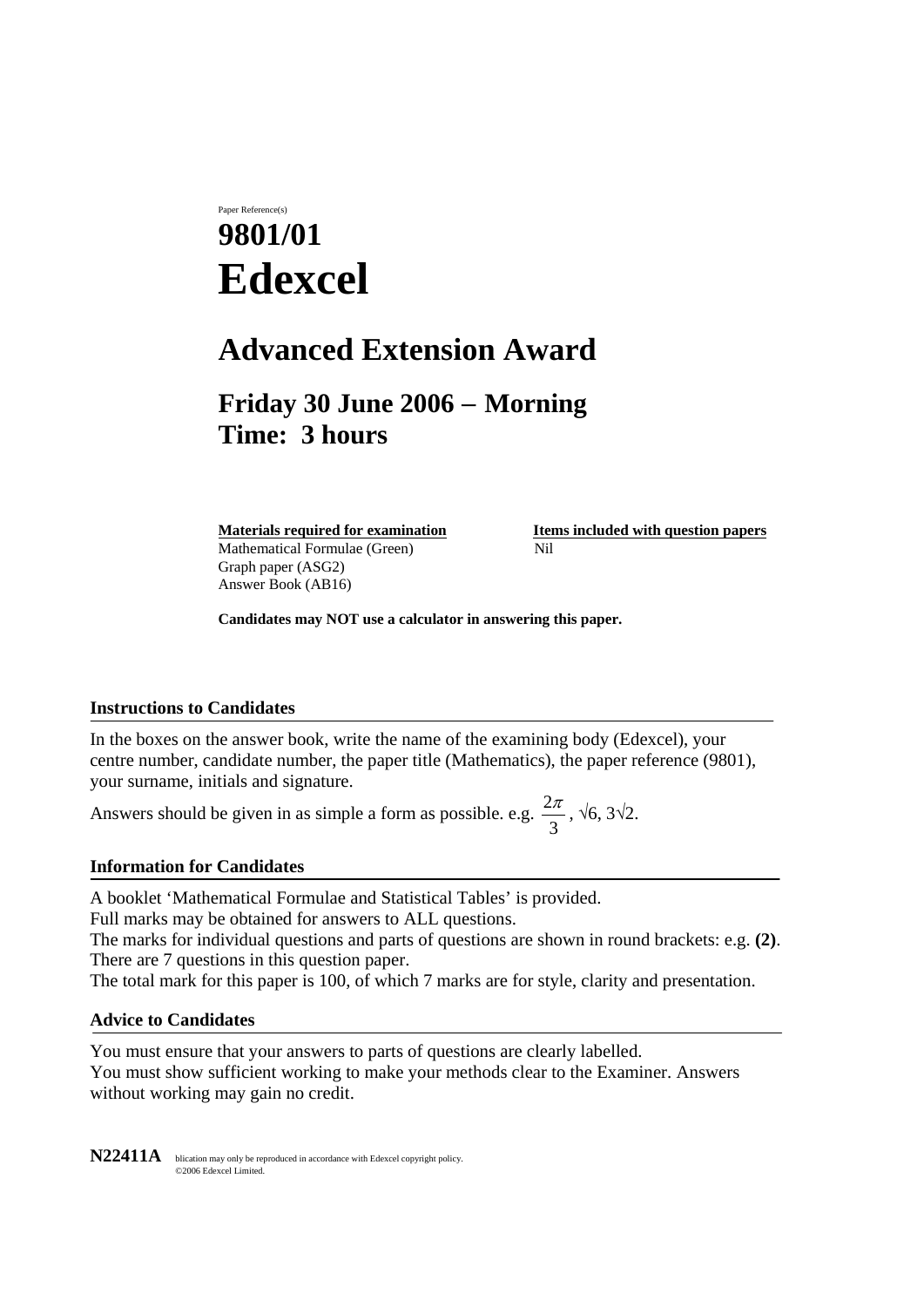- **1.** (*a*) For  $|y| < 1$ , write down the binomial series expansion of  $(1 y)^{-2}$  in ascending powers of *y* up to and including the term in  $y^3$ . **(1)** 
	- (*b*) Hence, or otherwise, show that

$$
1 + \frac{2x}{1+x} + \frac{3x^2}{(1+x)^2} + \ldots + \frac{rx^{r-1}}{(1+x)^{r-1}} + \ldots
$$

can be written in the form  $(a + x)^n$ . Write down the values of the integers *a* and *n*.

- (*c*) Find the set of values of *x* for which the series in part (*b*) is convergent.
- **2.** Given that  $(\sin \theta + \cos \theta) \neq 0$ , find all the solutions of

$$
\frac{2 \cos 2\theta(\sin 2\theta - \sqrt{3}\cos 2\theta)}{\sin \theta + \cos \theta} = \sqrt{6}(\sin 2\theta - \sqrt{3}\cos 2\theta)
$$

for  $0 \le \theta < 360^\circ$ .

**3.** Given that  $x > y > 0$ ,

(a) by writing 
$$
\log_y x = z
$$
, or otherwise, show that  $\log_y x = \frac{1}{\log_x y}$ . (2)

- (*b*) Given also that  $\log_x y = \log_y x$ , show that  $y =$ *x*  $\frac{1}{2}$ .
- (*c*) Solve the simultaneous equations

$$
\log_x y = \log_y x,
$$
  

$$
\log_x (x - y) = \log_y (x + y).
$$
 (7)

 $N22411A$  2

 **(3)** 

**(4)** 

 **(10)** 

**(2)**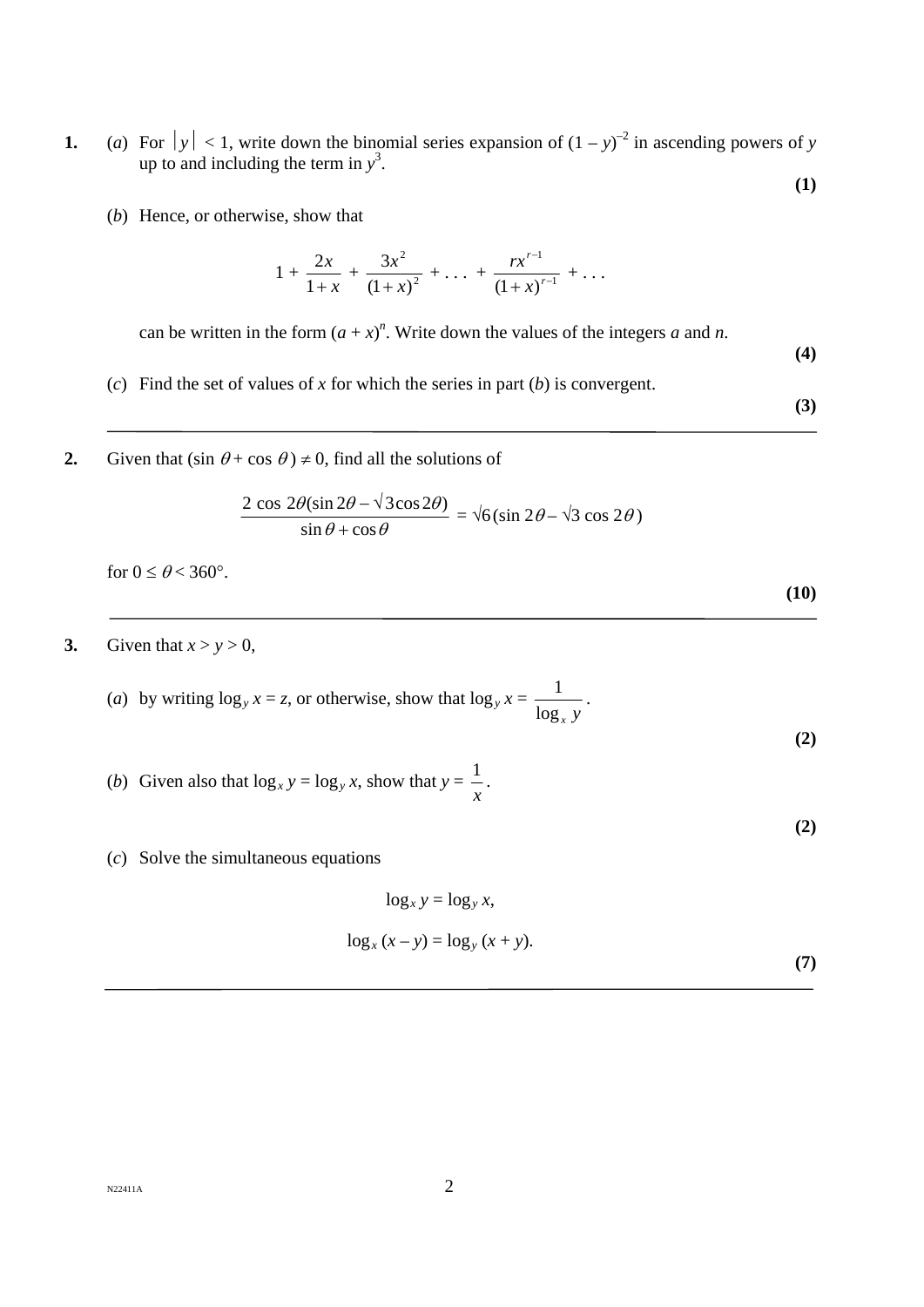**4.** The line with equation  $y = mx$  is a tangent to the circle  $C_1$  with equation

$$
(x+4)^2 + (y-7)^2 = 13.
$$

(*a*) Show that *m* satisfies the equation

$$
3m^2 + 56m + 36 = 0.
$$
 (4)

The tangents from the origin  $O$  to  $C_1$  touch  $C_1$  at the points  $A$  and  $B$ .

(*b*) Find the coordinates of the points *A* and *B*.

Another circle  $C_2$  has equation  $x^2 + y^2 = 13$ . The tangents from the point (4, -7) to  $C_2$  touch it at the points *P* and *Q*.

- (*c*) Find the coordinates of either the point *P* or the point *Q*.
- **5.** The lines  $L_1$  and  $L_2$  have vector equations

$$
L_1: \qquad \mathbf{r} = -2\mathbf{i} + 11.5\mathbf{j} + \lambda(3\mathbf{i} - 4\mathbf{j} - \mathbf{k}),
$$

*L*<sub>2</sub>: 
$$
\mathbf{r} = 11.5\mathbf{i} + 3\mathbf{j} + 8.5\mathbf{k} + \mu(7\mathbf{i} + 8\mathbf{j} - 11\mathbf{k}),
$$

where  $\lambda$  and  $\mu$  are parameters.

- (*a*) Show that  $L_1$  and  $L_2$  do not intersect.
- (*b*) Show that the vector  $(2\mathbf{i} + \mathbf{j} + 2\mathbf{k})$  is perpendicular to both  $L_1$  and  $L_2$ .

 **(2)** 

**(5)** 

The point *A* lies on  $L_1$ , the point *B* lies on  $L_2$  and *AB* is perpendicular to both  $L_1$  and  $L_2$ .

(*c*) Find the position vector of the point *A* and the position vector of the point *B*.

 **(8)** 

 **(2)**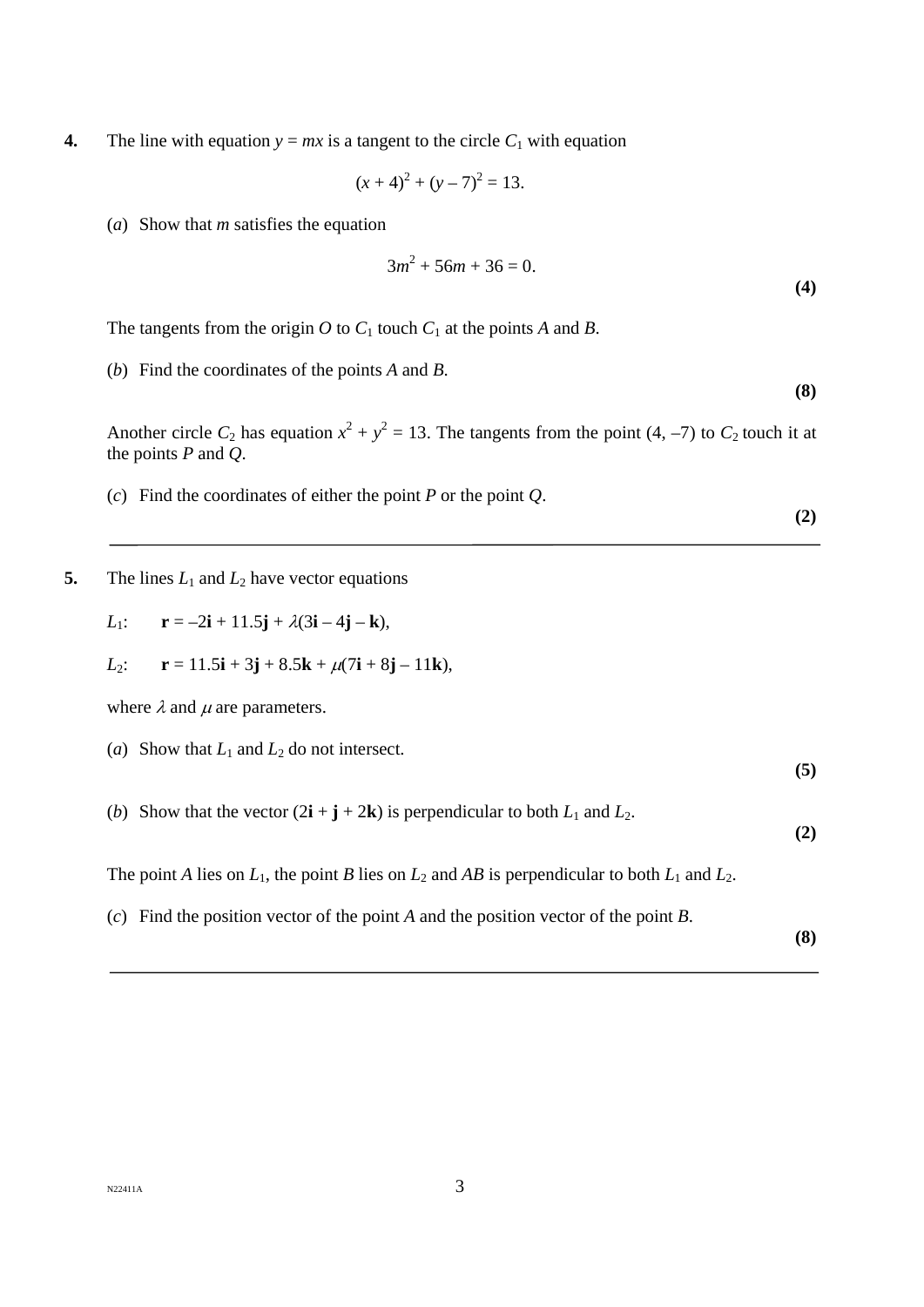



Figure 1 shows a sketch of part of the curve *C* with equation

$$
y = \sin(\ln x), \quad x \ge 1.
$$

|  |  |  | The point $Q$ , on $C$ , is a maximum. |
|--|--|--|----------------------------------------|
|  |  |  |                                        |

| (a) Show that the point $P(1, 0)$ lies on C.                         | (1) |
|----------------------------------------------------------------------|-----|
| (b) Find the coordinates of the point $Q$ .                          | (5) |
| (c) Find the area of the shaded region between C and the line $PQ$ . |     |